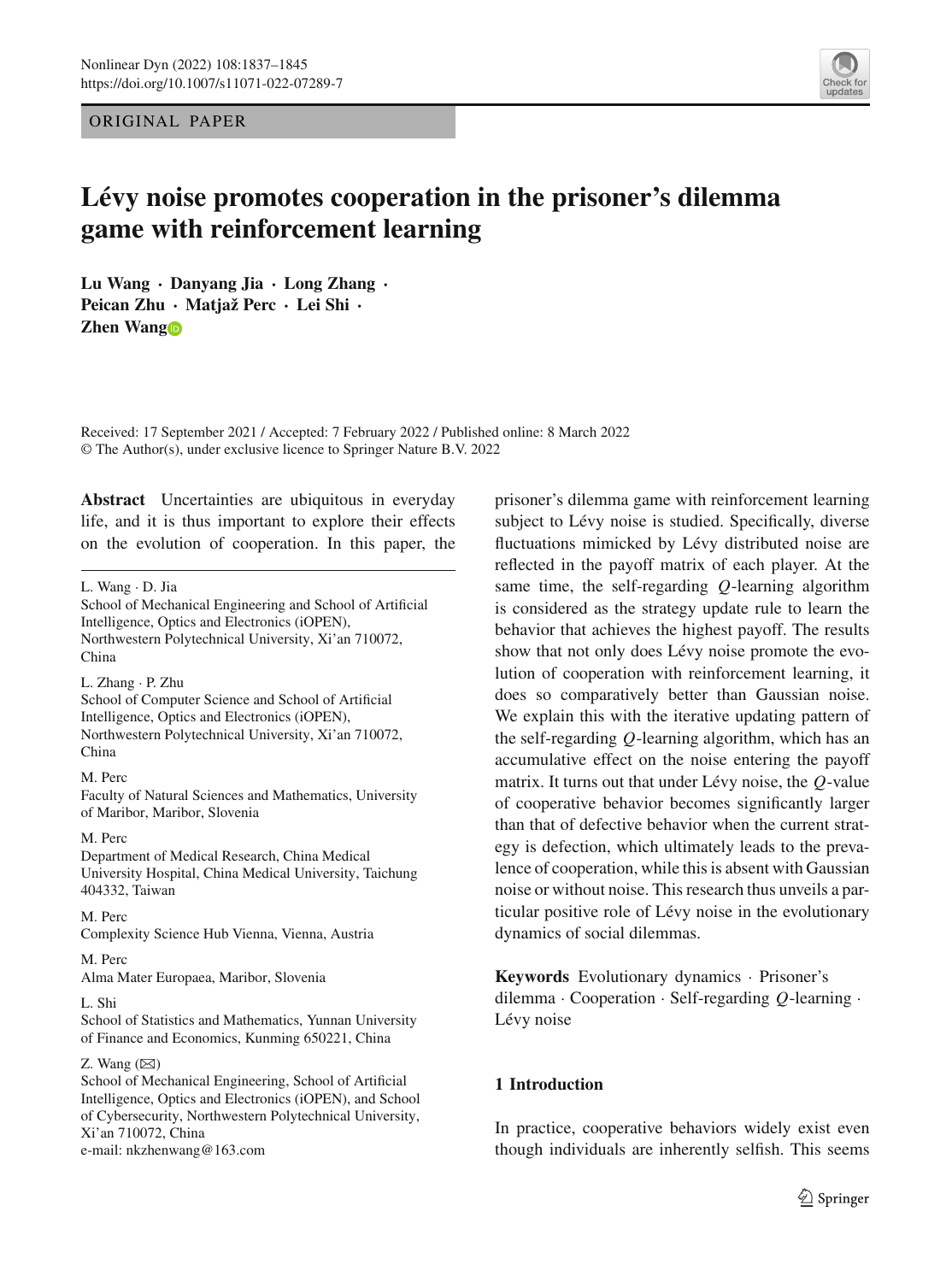to contradict with Darwinian selection theory [\[1](#page-7-0)], where any behavior producing benefits to theirs but not directly to oneself will soon disappear. Hence, studying the emergence of cooperative behaviors among selfish individuals becomes an interesting and challenging problem which has attracted enormous attentions of various scholars. Prisoner's dilemma game, as a general metaphor for interpreting cooperation behaviors, has been well studied  $[2,3]$  $[2,3]$  $[2,3]$ . In this basic model, two players are supposed to choose cooperation (*C*) or defection (*D*) strategy simultaneously. Their payoffs are determined as follows: each player will get a reward *R* if both sides cooperate, or a punishment *P* if both sides defect. On the contrary, the sucker's payoff *S* and the temptation payoff *T* will be given to the cooperator and defector, respectively. The following prerequisites, i.e.,  $T > R > P > S$  and  $2R > T + S$ , should be met to ensure the nature of the game  $[4,5]$  $[4,5]$  $[4,5]$ , which implies that defection is the best strategy irrespective of the opponent's choice. The result is that defection behavior spreads among all players, known as the social dilemma.

To aim to this dilemma, many theoretical and experimental studies have been conducted to maintain cooperation. The pioneering discovery is the effect of spatial structure on prisoner's dilemma game, which indicated that spatial structure is conductive to cooperation [\[5](#page-7-4)]. Along with this line, several popular structures have been considered, including small-world net-works [\[6](#page-7-5)[–8\]](#page-7-6), scale-free networks [\[9](#page-7-7)[–12](#page-7-8)], interdependent networks [\[13,](#page-7-9)[14\]](#page-7-10). Besides, to better reflect the real-life scenarios, the strategy update rule and various mechanisms have been extensively studied in evolutionary games, such as tit-for-tat  $[15,16]$  $[15,16]$  $[15,16]$ , win stay and lose shift [\[17,](#page-7-13)[18\]](#page-7-14), Fermi function [\[19\]](#page-7-15), Bush–Mosteller [\[20](#page-7-16)[–22\]](#page-8-0), *Q*-learning [\[23](#page-8-1),[24\]](#page-8-2), memory [\[25](#page-8-3)[–27\]](#page-8-4), aspiration [\[28](#page-8-5)[–30\]](#page-8-6), age structure [\[31](#page-8-7)[–34](#page-8-8)], reward and punishment [\[35](#page-8-9)[–39](#page-8-10)], reputation [\[40](#page-8-11)[–42\]](#page-8-12), emotions [\[43](#page-8-13)], coevolution  $[44–46]$  $[44–46]$ , asymmetry  $[47]$ , to name yet a few. In particular, since uncertainties are ubiquitous in daily life, people are inevitably effected by these uncertainties. It thus becomes interesting to introduce uncertainties into games, such as periodically oscillating payoffs [\[48\]](#page-8-17), payoff regulation [\[49\]](#page-8-18). For example, Gaussian noise [\[50](#page-8-19)] and Lévy noise [\[51](#page-8-20)] are considered in the payoff matrix of games, which shows that the performance of Gaussian noise seems to be much better than that of Lévy noise in promoting cooperation. In spite of some progress, these studies are often

conducted under the framework of the Fermi strategy update rule. Namely, each player chooses one of its neighbors as the object to learn its strategy with equal probability or preference, which may ignore the influence of the environment. Recently, reinforcement learning (i.e., *Q*-learning algorithm) has been wellstudied and incorporated into the evolutionary game [\[23\]](#page-8-1) and minority game [\[24](#page-8-2)] to understand the emergence of cooperative behavior. Counterintuitively, reinforcement learning fails to promote cooperation in the prisoner's dilemma game. This is because these studies are mainly conducted in a well-mixed population without considering any other mechanisms.

Inspired by all these innovations, an interesting problem puts itself forward: if we combine the payoff noise and reinforcement learning simultaneously on square lattice, will the level of cooperation be promoted or not? In this work, we consider the situation where the payoff variations are controlled by Lévy noise in the prisoner's dilemma game and the strategy update rule is self-regarding *Q*-learning. Numerical simulation results show that noise can promote cooperation, and compared with Gaussian noise, the Lévy noise performs better in maintaining cooperation. Consequently, the studies on the effects of Lévy noise with reinforcement learning become meaningful for further comprehension of human cooperation. Thus, the main contributions of this work consist of two aspects: (1) We propose a self-regarding *Q*-learning framework, where agents pursue optimal strategy by only referring to their own strategy (rather than interaction environment or neighbors' actions, which is necessary in traditional reinforcement methods). (2) As noise is introduced into reinforcement learning games, we at first explore how its accumulative effect in payoff or reward influences cooperation, while such an inherent effect is nonexistent in statistical physics or mathematics methods.

The structure of this paper is presented as follows. In Sect. [2,](#page-1-0) the Lévy noise and reinforcement learning rule are introduced into prisoner's dilemma game. In Sect. [3,](#page-3-0) simulation results are presented with extensive explanations. Finally, the conclusion and discussion are provided in Sect. [4.](#page-5-0)

## <span id="page-1-0"></span>**2 Model**

Here, the prisoner's dilemma is considered to study the emergence and maintenance of cooperation, where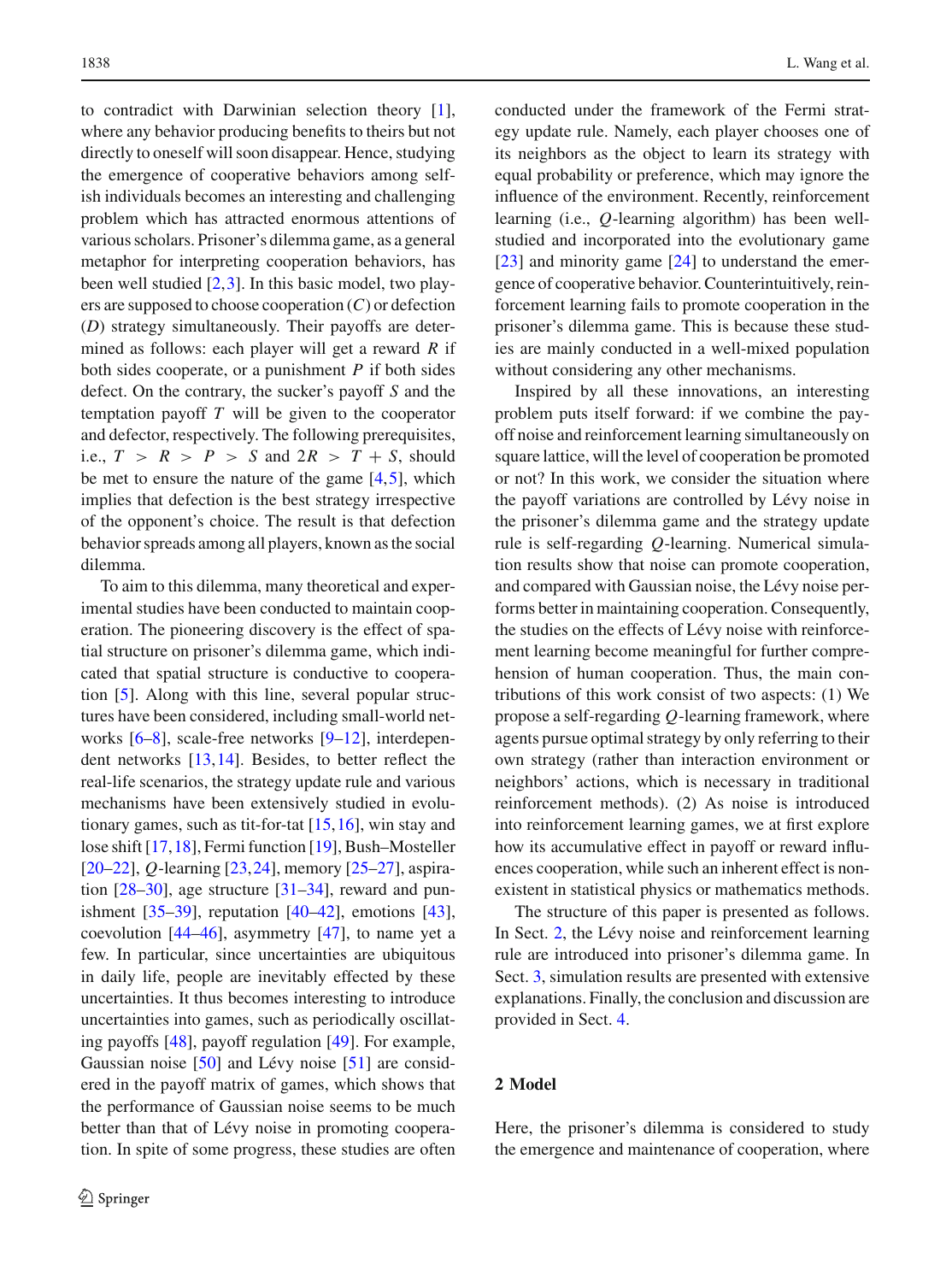players are located at vertices of a square lattice with periodic boundary conditions. Without loss of generality, the rescaled payoffs matrix is  $R = 1$ ,  $P = S = 0$ ,  $T = b$ , where  $b(1 \lt b \lt 2)$  characterizes the temptation to defection [\[5](#page-7-4)]. Given that individuals are inevitably effected by the environmental factors, such as the existence of ubiquitous uncertainties in practice, we assume that players' payoffs are influenced by uncertainties presented by random payoff variations. Specially, a Lévy noise variable  $\theta$  is introduced to account for the statistical description of rare events, and the value of noise also varies due to the diversity or discrepancy among individuals. Thus, the payoff matrix *Mx* of player *x* is denoted as

<span id="page-2-0"></span>
$$
M_x = \begin{pmatrix} 1 + \theta_x & 0 + \theta_x \\ b + \theta_x & 0 + \theta_x \end{pmatrix}.
$$
 (1)

The Lévy noise  $\theta_x$  is defined by the characteristic function [\[52](#page-8-21)],

$$
\varphi(t) = \exp\left[-\sigma^{\alpha}|t|^{\alpha}\left(1 - i\beta \text{sign}(t)\tan\frac{\pi\alpha}{2}\right) + iut\right],\tag{2}
$$

where  $\alpha \in (0, 2]$  is referred as the stability index, representing the jump frequency and size of the noise distribution. As  $\alpha$  increases, the jump frequency and size will decrease. When  $\alpha = 2$ , Lévy noise turns to a Gaussian noise.  $\sigma \geq 0$ , indicates the width or standard deviation of the distribution, and  $\sigma = 0$  corresponds to the case without noise. The skewness of the distribution is characterized by the parameter  $\beta \in [-1, 1]$ , where  $\beta$  < 0 skews to the left and  $\beta$  > 0 skews to the right. *u*  $(u \in \mathbb{R})$  is named as the location parameter representing the mean value. Like previous research [\[51\]](#page-8-20), we fix in our work  $u = 0$  and  $\beta = 0$ . Thus, we mainly focus on the effects of parameters  $\alpha$  and  $\sigma$ , which describe the size strength and width of the distribution of payoff variations, respectively. In addition, we certify that initial payoffs minus  $\theta$  [replacing plus  $\theta$  like Eq. [\(1\)](#page-2-0)] will also guarantee the same effect as the represent payoff matrix. For simplicity, we will mainly focus on the present case in this work.

<span id="page-2-1"></span>During the game of each round, a player *x* that is randomly select from the population with the strategy of cooperation  $(C)$  or defection  $(D)$  is depicted as  $s_x$ , i.e.,  $s_x = C = (1, 0)^T$  or  $s_x = D = (0, 1)^T$ . Then, player *x* interacts with its four neighbors and obtains its payoff *Px* as

$$
P_x = \sum_{y \in \Omega_x} s_x^{\mathrm{T}} M_x s_y,
$$
\n(3)

where  $\Omega_x$  denotes the set of neighbors for player *x*.

As for the strategy update process, players are supposed to adopt the self-regarding *Q*-learning algorithm, which is different from traditional *Q*-learning method involving interaction with environment [\[53](#page-8-22)]. Under such a novel framework, player *x* updates the strategy with maximal *Q*-value based on their experience, regardless of the neighbors' strategies (which is necessary in previous *Q*-learning method). *Q*-value is defined by *Q*-table to record the relative utility of different actions in different states. In the following, the state set *s* and action set *a* are supposed to be the same, i.e., {*C*, *D*}. The *Q*-table with states (rows) and actions (columns) is provided as follows:

$$
Q(t) = \begin{bmatrix} Q_{C,C}(t) & Q_{C,D}(t) \\ Q_{D,C}(t) & Q_{D,D}(t) \end{bmatrix},\tag{4}
$$

where  $Q_{s,a}(t)$  represents the Q-value of the player with state *s* and action *a* at time step *t*. For simplicity but without loss of generality, *s* indicates the current state of a player, and *a* indicates the action that the player may take. Subsequently, when the player interacts with the neighbors, the *Q*-table updates according to the following equation [\[23,](#page-8-1)[24\]](#page-8-2):

<span id="page-2-2"></span>
$$
Q_{s,a}(t+1) = (1-\eta)Q_{s,a}(t) + \eta [P(t) + \gamma Q_{s',a'}^{\max}(t)],
$$
\n(5)

where  $\eta \in (0, 1]$  means the learning rate,  $P(t)$  is the calculated payoff for the current action, and  $\gamma \in [0, 1)$ is the discount factor representing foresight level of players (small  $\gamma$  means that players pay more attention to the current payoff).  $Q_{s',a'}^{\max}(t)$  is the maximum value of the  $Q$ -table in the row of next state  $s'$ . Besides, in each round, the  $\varepsilon$ -greedy exploration is used during the updating. A player either acts randomly with the probability  $\varepsilon$  (a small value) or acts with the maximum value of *Q*-table with the probability  $1 - \varepsilon$ . In this way, the high payoff action will be reinforced.

Totally, the evolution of games is summarized as follows: (1) Initially, players are assigned on the vertices of a  $N = L \times L$  square lattice, and their initial states are randomly assigned, i.e., players choose to cooperate and defect with equal probability. (2) Since players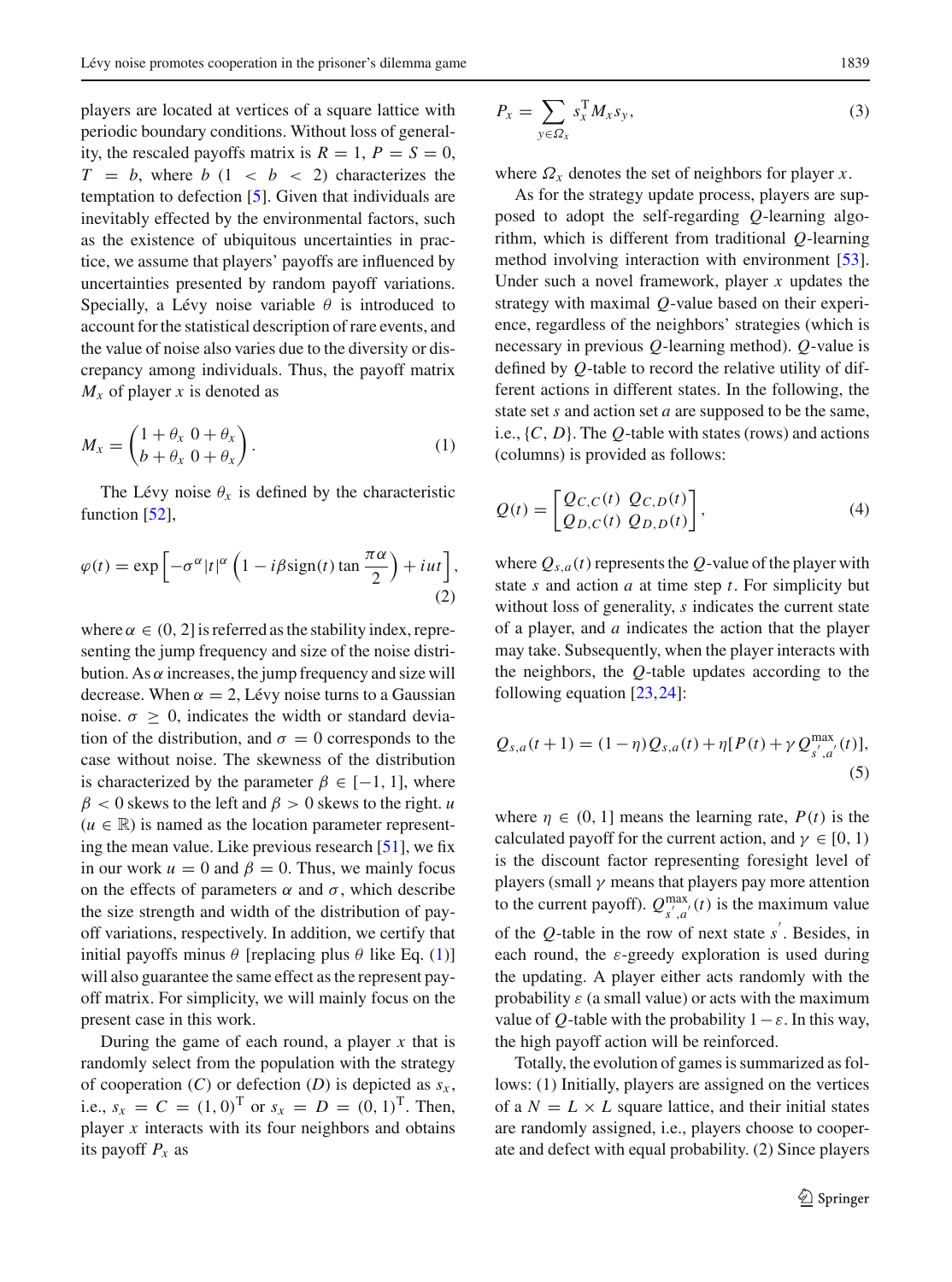

<span id="page-3-1"></span>**Fig. 1** Contour plots of cooperation in different panels. **a** Cooperative traits in  $\sigma - b$  parameter panel with  $\alpha = 1.4$ , it is clear large σ (i.e., wider distribute of noise) promotes cooperation. **b** Cooperative traits in  $\alpha - b$  parameter panel with  $\sigma = 0.4$ , it is clear that large  $\alpha$  inhibits the level of cooperation. In addition,

parameter  $\tau$  is a very small value to define the limit of variable  $\alpha$ . **c**Cooperative traits in  $\sigma - \alpha$  parameter panel with  $b = 1.6$ , which indicates the broad diversity of noise resolving social dilemma. Other parameters are  $\gamma = 0.8$ ,  $\eta = 0.8$ ,  $\varepsilon = 0.02$ . In all cases  $\tau = 0.05$ 

are initially unaware of the game or environment, the *Q*-table is initialized to zero. (3) At each round, one player *x* with state *s* and action *a* is randomly chosen, then interacts with its four neighbors to obtain its payoff according to Eq. [\(3\)](#page-2-1), and updates the *Q*-value according to Eq. [\(5\)](#page-2-2). (4) Next, based on the selected action *a*, the state of player  $x$  is updated from the current  $s$  to  $s'$ . (5) Repeating procedures (3) and (4) for *N* times, one Monte Carlo step of game will be finished.

The evolutionary game is iterated forward according to the Monte Carlo simulation procedure with a  $200 \times 200$  square lattice. The noise parameters  $\theta_x$  are independently drawn for each player at each Monte Carlo step. The level of cooperation  $\rho_c$  is obtained from the average of the stationary state, namely, the last 500 steps of total 5000 steps. Meanwhile, 10 independent experiments are carried out to guarantee high accuracy.

# <span id="page-3-0"></span>**3 Results**

In this section, extensive simulations are conducted for scenarios with different parameters. Figure [1](#page-3-1) shows how cooperation evolves under different parameter combinations. As indicated, noise plays a positive role in promoting cooperation with reinforcement learning. In Fig. [1a](#page-3-1), when  $\sigma = 0$  (corresponds to the traditional scenario of no noise), cooperation level will decrease quickly as *b* increases. However, when noise is considered (i.e.,  $\sigma > 0$ ), the decreasing trend of cooperation becomes much slower. Figure [1b](#page-3-1) turns to exploring the

impact of parameter  $\alpha$  on cooperation. When  $\alpha \leq 1$ , the level of cooperation nearly does not change, regardless of the variation of *b*. However, when  $\alpha > 1$ , increase of both parameters  $b$  and  $\alpha$  is unbeneficial for the level of cooperation. That is, the performance of Gaussian noise ( $\alpha = 2$ ) is inferior to that of Lévy noise. In addition, Fig. [1c](#page-3-1) depicts the contour plots of cooperation in  $\sigma$ – $\alpha$  panel. It also demonstrates the diverse effects of noise factors on the facilitation of cooperation: parameter  $\sigma$  promotes cooperation, yet parameter  $\alpha$  inhibits it. Considering that cooperation level  $\rho_c$  is not significant influenced for  $\alpha$  < 1, we only focus on the case  $\alpha \in [1, 2]$  in the following.

Then, we study the influence of *Q*-learning parameters on cooperative with and without noise. As depicted in Fig. [2,](#page-4-0) parameter  $\varepsilon$  plays a hybrid role in effecting the level of cooperation. In absence of noise (i.e.,  $\sigma = 0$ ), large  $\varepsilon$  promotes cooperation when *b* is relatively small. However, as the further increase of  $b$ , small  $\varepsilon$  performs much better in promoting cooperation, while for the case with noise, ρ*c* monotonically increases with the decrease of  $\varepsilon$ . At the same time, cooperation becomes stable with the introduction of noise.

Based on the above discussions, we further investigate the impact of noise with two other parameters in Fig. [3.](#page-4-1) The top panels show the simulation results obtained for the scenario without noise. For both  $\eta$  and γ , ρ*<sup>c</sup>* decreases with the increase of *b*. However, for fixed  $b$ ,  $\eta$  and  $\gamma$  show different trends: cooperation level increases with the increase of  $\eta$  but decreases with the increase of  $\gamma$ . At the same time, it can be seen that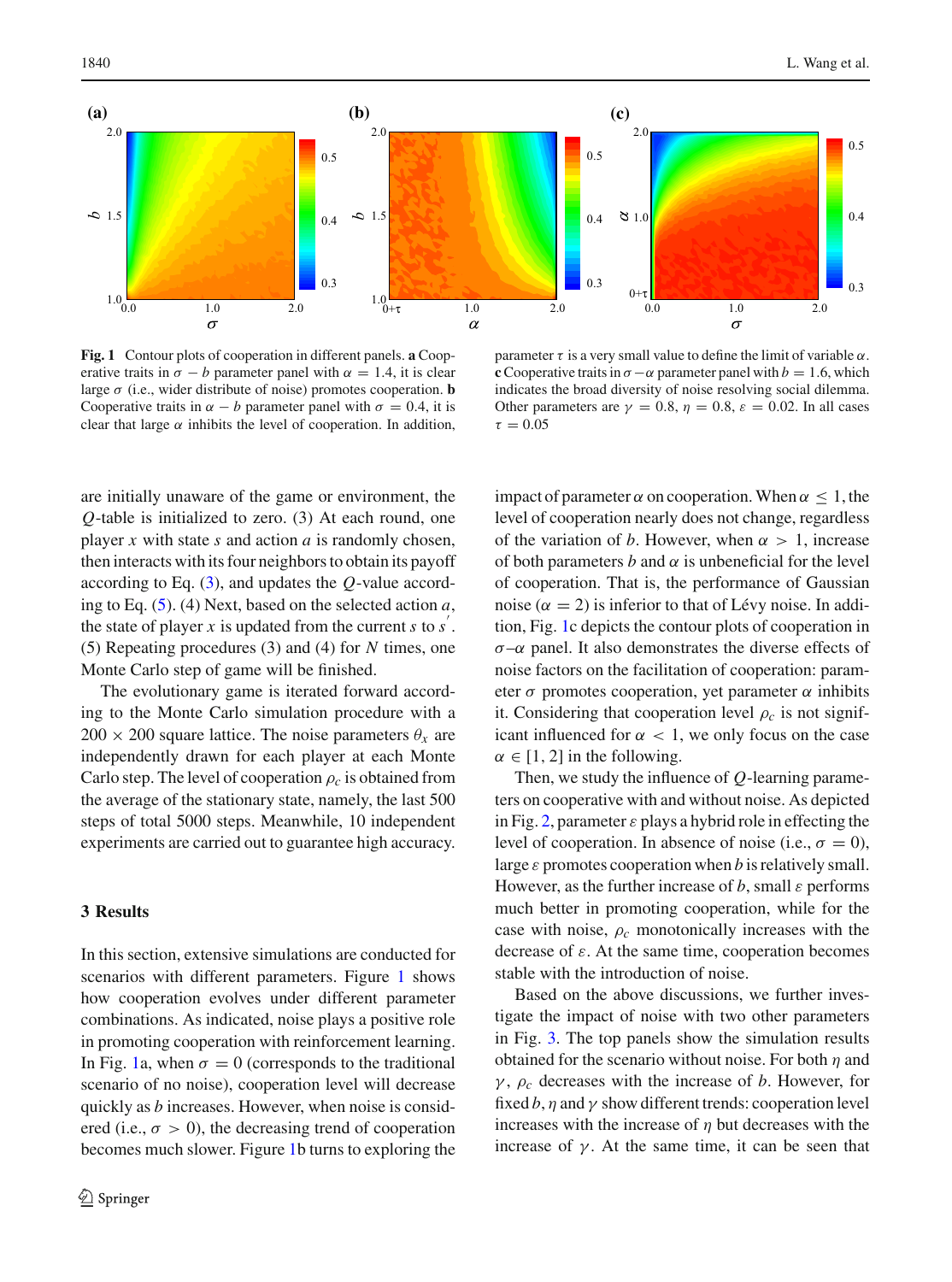

<span id="page-4-0"></span>**Fig. 2** Fraction of cooperation  $\rho_c$  in dependence on *b* for different values of  $\varepsilon$ . The results show  $\varepsilon$  plays a different role with and without noise. Other parameters are  $\gamma = 0.8$ ,  $\eta = 0.8$ ,  $\alpha = 1.4$ 



<span id="page-4-1"></span>**Fig. 3** Contour plots of cooperation in parameters panels with and without noise. **a**  $\eta$  − *b* parameter panel with  $\gamma$  = 0.8 and **b**  $\gamma$  − *b* parameter panel with  $\eta = 0.8$  under  $\sigma = 0$ . The results show cooperation level increases with the increase of  $\eta$  but decreases with the increase of  $\gamma$  when there is no noise. **c**  $\eta - b$  parameter panel with  $\gamma = 0.8$  and **d**  $\gamma - b$  parameter panel with  $\eta = 0.8$ under  $\sigma = 0.4$ . The results show the same trends as **a** and **b**, but cooperation level is enhanced when noise is introduced. Other parameters are  $\alpha = 1.4$ ,  $\varepsilon = 0.02$ . In all cases  $\tau = 0.025$ 

there is no dramatic change in the level of cooperation when  $\gamma \leq 0.75$ . Moreover, with a larger value of  $\sigma = 0.4$  (bottom panels), where the noise is introduced, the results show the same trends as Fig. [3a](#page-4-1), b, but the total level of cooperation is enhanced. It is worthy mentioning that the above observation is also suitable for larger  $\sigma$  values.

Next, in order to clearly understand the impact of noise and self-regarding *Q*-learning, contour plots of cooperation in  $\eta - \gamma$  parameter panels are shown in Fig. [4](#page-5-1) for different  $\alpha$ . It is clear when noise is introduced, the level of cooperation is enhanced with the decrease of  $\alpha$  (from Fig. [4b](#page-5-1)–d). As  $\alpha$  is large ( $\alpha = 2$ , the heterogeneity of noise is small), the level of cooperation is almost the same as the case without noise (Fig. [4a](#page-5-1)). Thus, the impact of Gaussian noise on cooperation is negligible. With the increase of noise, Fig. [4c](#page-5-1), d shows that small values of  $\alpha$  promote cooperation reaching a higher level. Furthermore, as presented in Fig. [4d](#page-5-1), the level of cooperation is not influenced by varying selfregarding *Q*-learning parameters, which indicates that Lévy noise performs better in maintaining cooperation with reinforcement learning, compared with Gaussian noise (Fig. [4b](#page-5-1)).

Considering the two noise parameters, the time evolution of  $\rho_c$  is reported in Fig. [5](#page-5-2) for several typical values of  $\sigma$  and  $\alpha$ . It can be observed that almost all evolutionary processes will arrive at the stationary state after about 1000 steps, and the results indicate that with the increase of  $\sigma$  and decrease of  $\alpha$ , the cooperators' ability to resist the defectors becomes stronger. In particular, when there is no noise ( $\sigma = 0$ , in Fig. [5a](#page-5-2)), the level of cooperation finally stabilizes at around 32%. However, when noise is introduced,  $\rho_c$  can be significantly improved with the increase of  $\sigma$  (especially for  $\sigma < 1$ ). It is also worth noting that increase of  $\sigma$  will change the direct decline of cooperation to a weak negative feedback effect (i.e., a normal enduring  $+$  expanding process [\[54\]](#page-8-23)). However, when  $\sigma$  is sufficient large (i.e.,  $\sigma = 10$ ), there is no influence on initial cooperation level. That's why we limit  $\sigma$  to [0, 2] in Fig. [1.](#page-3-1) Further, Fig. [5b](#page-5-2) shows that  $\rho_c$  decreases with the increase of  $\alpha$ . At the same time, the enduring  $+$  expanding process turns to monotonic decreasing.

The remaining problem is how to explain the above phenomenon. As described before, the adopted strategy update rule is self-regarding *Q*-learning, and the action that players will choose at time *t* relies on their current *Q*-table. Thus, the evolution of *Q*-table is a key to understand the above phenomena. Here, the evolution of average *Q*-table and noise from the Monte Carlo simulation of all players is recorded in Fig. [6.](#page-6-0) During simulation, the average *Q*-table is defined as follows:

$$
\bar{Q}(t) = \begin{bmatrix} \bar{Q}_{C,C}(t) & \bar{Q}_{C,D}(t) \\ \bar{Q}_{D,C}(t) & \bar{Q}_{D,D}(t) \end{bmatrix},\tag{6}
$$

 $\mathcal{D}$  Springer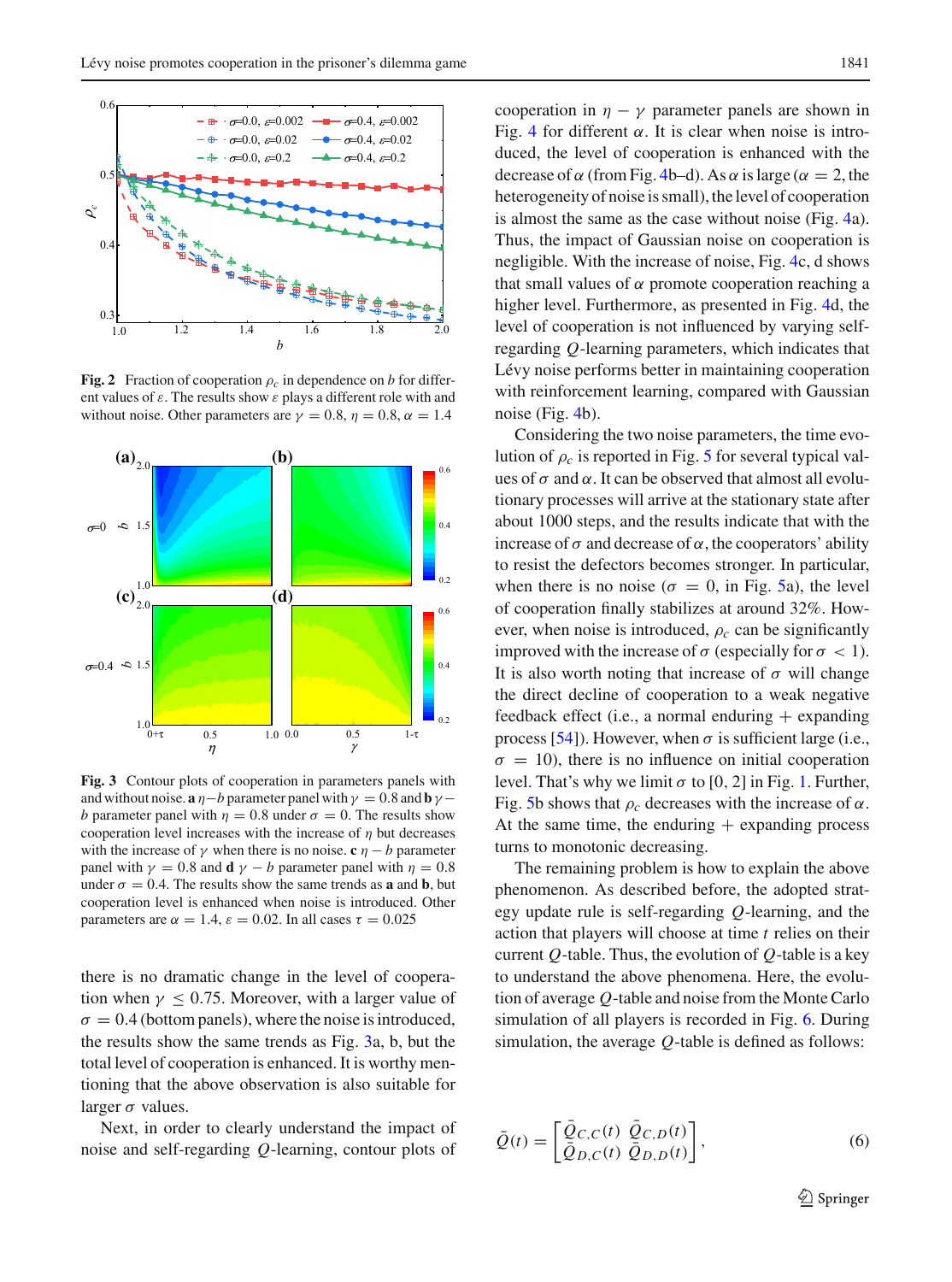

<span id="page-5-1"></span>**Fig. 4** Contour plots of cooperation in  $\eta - \gamma$  parameter panels. From **b** to **d**, the noise parameter  $\alpha$  is set to be 2, 1.4, and 1, respectively. Meanwhile, for comparison, panel **a** shows the cooperation level when there is no noise. The results show that



<span id="page-5-2"></span>**Fig. 5** The time evolution of cooperation with the noise parameters. **a**  $\alpha = 1.4$  **b**  $\sigma = 0.4$ . The results indicate that with the increase of  $\sigma$  and decrease of  $\alpha$ , the cooperators' ability to resist the defectors becomes stronger. Other parameters are  $b = 1.6$ ,  $\gamma = 0.8, \eta = 0.8, \varepsilon = 0.02$ 

where  $\bar{Q}_{s,a}(t) = \sum_{i}^{N} Q_{s,a}(t)/N$ . Figure [6](#page-6-0) shows the evolution of *Q*-value is effected by the fluctuation of noise. When there is no noise (Fig. [6a](#page-6-0)) or small noise (Fig. [6b](#page-6-0)),  $Q_{s,a}$  reaches a positive stable value quickly. However, with the increase of noise, the fluctuation of  $\overline{Q}_{s,a}$  will become more and more frequent, as shown in Fig. [6c](#page-6-0), d. This is because the effect of noise is accumulated in the *Q*-value update formula.

We further explore the dynamic evolution processes of different  $Q_{s,a}$  in Fig. [7.](#page-6-1) As previously, absence of noise (Fig. [7a](#page-6-1)) or low noise (Fig. [7b](#page-6-1)) enables  $\overline{Q}_{s,a}$  to reach a stable state but high noise (Fig. [7c](#page-6-1), d) makes them fluctuate. It is obvious that irrespective of any case,  $\overline{Q}_{C,D}$  is always large than  $\overline{Q}_{C,C}$ . However, as noise increases,  $\overline{Q}_{D,C}$  will become greater than  $\overline{Q}_{D,D}$ . This interesting reversal means when the current state of a player is defection under self-regarding *Q*-learning

compared with Gaussian noise ( $\alpha = 2$ ), Lévy noise performs better in maintaining cooperation with reinforcement learning. Other parameters are  $b = 1.6$ ,  $\varepsilon = 0.02$ . In all cases  $\tau = 0.025$ 

rule, cooperative behavior will have an advantage over defective behavior subsequently. Thus, more defectors will turn to cooperation in next round. This can explain why Lévy noise performs better than Gaussian noise.

Finally, it is still interesting to study whether the initial setting affects the stability of cooperation (i.e., the robustness of our method). To this aim, we randomly select 10%, 30%, 50%, 70%, and 90% of overall population as cooperation in the early stage. As shown in Fig. [8,](#page-7-17) since players strongly prefer to learn the maximal-payoff strategy (avoid being exploited by others), the level of cooperation is almost unconstrained to the initial distribution, which is robust to small and larger noise values. From this perspective, cooperation can reach a steady state with the same cooperation level if players only learn the maximal-payoff action. Moreover, the case with noise (solid lines) converges to a steady state faster than the case without noise (dash lines).

## <span id="page-5-0"></span>**4 Conclusion and discussion**

To conclude, we have studied the impact of noise with reinforcement learning on the level of cooperation. Numerical simulations show that noise can enhance the survival of cooperation even when the temptation is high. In detail, the decrease of noise parameter  $\alpha$ could support a more stable evolution of cooperation, which means that Lévy noise performs better in maintaining cooperation than Gaussian noise. Then, in order to explain the above phenomena, we further explore the time evolution of noise parameters, which indicates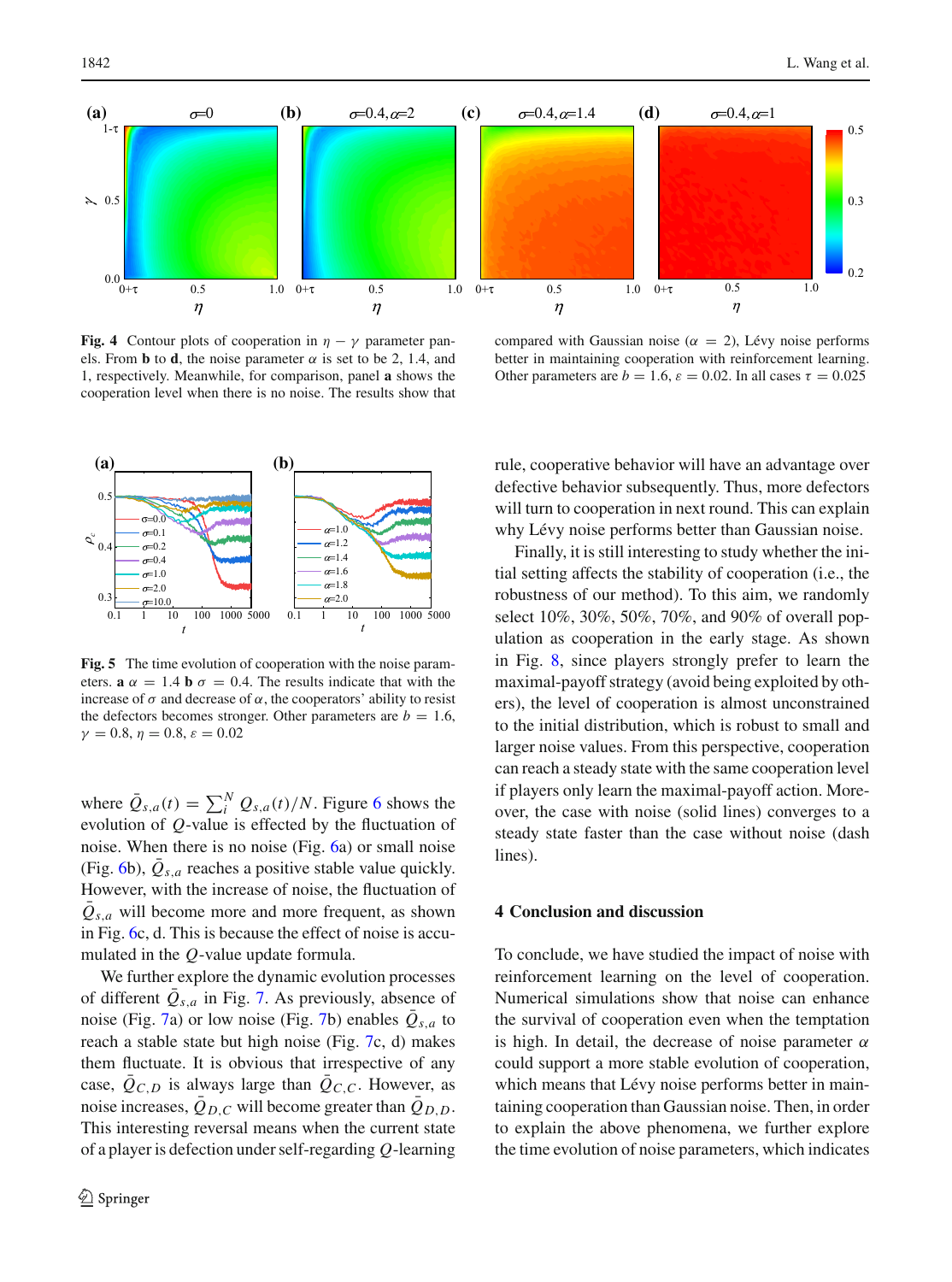

<span id="page-6-0"></span>**Fig. 6** Time evolution of average noise and  $Q_{s,a}$ . **a** Without noise, **b–d**, the noise parameter  $\alpha$  is set to be 2, 1.4, and 1, respectively. The results show that with the decrease of  $\alpha$ , the



<span id="page-6-1"></span>**Fig. 7** Time evolution of different  $\overline{Q}_{s,a}$ . **a** Without noise, **b–d** the noise parameter  $\alpha$  is set to be 2, 1.4, and 1, respectively. With the decrease of  $\alpha$ , though  $\overline{Q}_{C,D}$  (blue line) is always larger than  $Q_{C,C}$  (red line),  $Q_{D,C}$  (green line) and  $Q_{D,D}$  (purple line) will

that players can quickly converge to a stable state and the cooperators' ability to resist the defectors becomes stronger with the increase of noise parameter  $\sigma$  and the decrease of  $\alpha$ . Then the time evolution of average noise and *Q*-value shows that the *Q*-value fluctuates with the increase of noise, and the effect is accumulated in the *Q*-value update formula. In particular, with the increase of noise, the *Q*-value of cooperative behavior will be

magnitude of  $\overline{Q}_{s,a}$  would change with noise fluctuation, and the effect of noise is accumulated in the *Q*-value update formula. Other parameters are  $b = 1.6$ ,  $\gamma = 0.8$ ,  $\eta = 0.8$ ,  $\varepsilon = 0.02$ 



reverse the order, which means players will be more inclined to cooperate when the current state of a player is defection. Other parameters are  $b = 1.6$ ,  $\gamma = 0.8$ ,  $\eta = 0.8$ ,  $\varepsilon = 0.02$ . (Color figure online)

larger than that of defective behavior. Thus, it leads to the improvement of cooperation. Finally, we also verify that cooperation will always converge to the same level regardless of the initial state.

In contrast to Ref.  $[51]$  $[51]$ , where the Fermi function is utilized as the update rule, the self-regarding *Q*learning algorithm unveils a particular positive role of Lévy noise in the evolutionary dynamics of social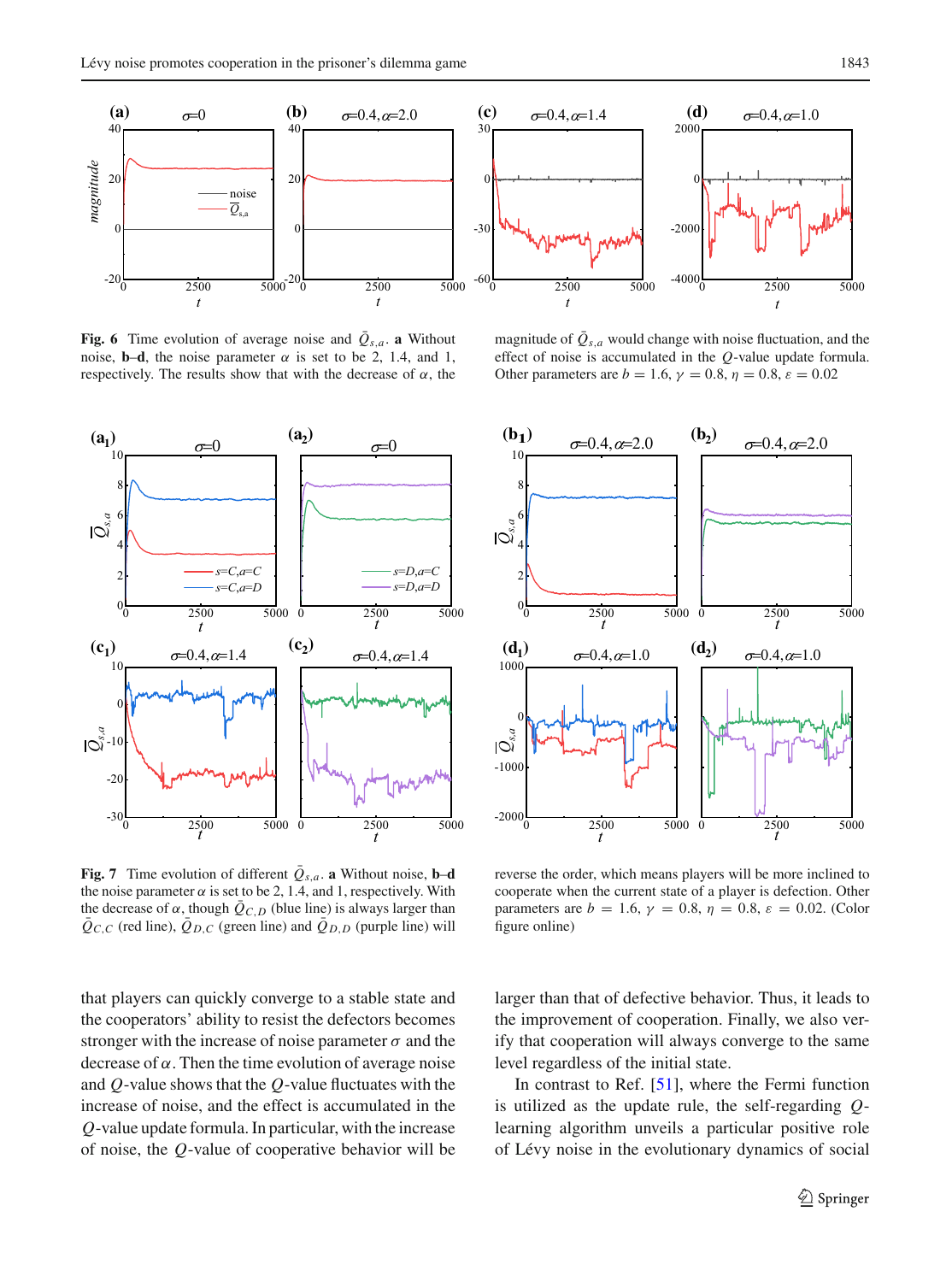



<span id="page-7-17"></span>**Fig. 8** Evolution of cooperation with different initial cooperation levels. The results show cooperation level will always converge to the same value regardless of the initial state. Other parameters are  $b = 1.6$ ,  $\alpha = 1.4$ ,  $\gamma = 0.8$ ,  $\eta = 0.8$ ,  $\varepsilon = 0.02$ 

dilemmas. Furthermore, our work is also different from Refs. [\[23,](#page-8-1)[24\]](#page-8-2). They considered *Q*-learning algorithm with the evolutionary game and minority game in a well-mixed population. Here, we focus on structured population with noise, which is more close to empirical observations. Thus, we believe that our study will be useful in addressing more social dilemmas that arises in real-life situations.

**Acknowledgements** This research was supported by National Key R&D Program of China(Grant no. 2018AAA0100905), the National Science Fund for Distinguished Young Scholars (Grants No. 62025602), the National Natural Science Foundation of China (Grant Nos. 11931015, U1803263,81961138010 and 62073263), Fok Ying-Tong Education Foundation, China (Grant No. 171105), Key Technology Research and Development Program of Science and Technology-Scientific and Technological Innovation Team of Shaanxi Province (Grant No. 2020TD-013), the Tencent Foundation and XPLORER PRIZE, the Slovenian Research Agency (Grant Nos. P1-0403 and J1-2457), and Key Research and Development Program of Shaanxi Province (Grant No 2022KW-26). Discussions with Hao Guo and Chen Chu are gratefully acknowledged.

**Data availability** The datasets generated during and/or analyzed during the current study are available from the corresponding author on reasonable request.

#### **Declarations**

**Conflict of interest** The authors declare that they have no competing interests.

### **References**

- <span id="page-7-0"></span>1. Darwin C.: The Origin of Species. Harward Univ. Press, Cambridge (1859) (Reprinted, 1964)
- <span id="page-7-1"></span>2. Perc, M., Marhl, M.: Evolutionary and dynamical coherence resonances in the pair approximated prisoner's dilemma game. New J. Phys. **8**(8), 142 (2006)
- <span id="page-7-2"></span>3. Zhang, J., Zhang, C., Chu, T., Perc, M.: Resolution of the stochastic strategy spatial prisoner's dilemma by means of particle swarm optimization. PLoS ONE **6**(7), e21787 (2011)
- <span id="page-7-3"></span>4. Wu, Z.X., Xu, X.J., Huang, Z.G., Wang, S.J., Wang, Y.H.: Evolutionary prisoner's dilemma game with dynamic preferential selection. Phys. Rev. E **74**, 21107 (2006)
- <span id="page-7-4"></span>5. Nowak, M.A., May, R.M.: Evolutionary games and spatial chaos. Nature **359**(6398), 826–829 (1992)
- <span id="page-7-5"></span>6. Tomassini, M., Luthi, L., Giacobini, M.: Hawks and doves on small-world networks. Phys. Rev. E **73**(1), 16132 (2006)
- 7. Fu, F., Liu, L.H., Wang, L.: Evolutionary prisoner's dilemma on heterogeneous Newman-Watts small-world network. Eur. Phys. J. B **56**(4), 367–372 (2007)
- <span id="page-7-6"></span>8. Chen, X., Wang, L.: Promotion of cooperation induced by appropriate payoff aspirations in a small-world networked game. Phys. Rev. E **77**(1), 17103 (2008)
- <span id="page-7-7"></span>9. Santos, F.C., Pacheco, J.M.: Scale-free networks provide a unifying framework for the emergence of cooperation. Phys. Rev. Lett. **95**(9), 98104 (2005)
- 10. Rong, Z., Li, X., Wang, X.: Roles of mixing patterns in cooperation on a scale-free networked game. Phys. Rev. E **76**(2), 27101 (2007)
- 11. Assenza, S., Gómez-Gardeñes, J., Latora, V.: Enhancement of cooperation in highly clustered scale-free networks. Phys. Rev. E **78**(1), 17101 (2008)
- <span id="page-7-8"></span>12. Poncela, J., Gómez-Gardenes, J., Moreno, Y.: Cooperation in scale-free networks with limited associative capacities. Phys. Rev. E **83**(5), 57101 (2011)
- <span id="page-7-9"></span>13. Xia, C., Li, X., Wang, Z., Perc, M.: Doubly effects of information sharing on interdependent network reciprocity. New J. Phys. **20**(7), 75005 (2018)
- <span id="page-7-10"></span>14. Shi, L., Shen, C., Geng, Y., Chu, C., Meng, H., Perc, M., Boccaletti, S., Wang, Z.: Winner-weaken-loser-strengthen rule leads to optimally cooperative interdependent networks. Nonlinear Dyn. **96**(1), 49–56 (2019)
- <span id="page-7-11"></span>15. Nowak, M.A., Sigmund, K.: Tit for tat in heterogeneous populations. Nature **355**(6357), 250–253 (1992)
- <span id="page-7-12"></span>16. Baek, S.K., Kim, B.J.: Intelligent tit-for-tat in the iterated prisoner's dilemma game. Phys. Rev. E **78**(1), 11125 (2008)
- <span id="page-7-13"></span>17. Nowak, M.A., Sigmund, K.: A strategy of win-stay, loseshift that outperforms tit-for-tat in the prisoner's dilemma game. Nature **364**(6432), 56–58 (1993)
- <span id="page-7-14"></span>18. Amaral, M.A., Wardil, L., Perc, M., da Silva, J.K.L.: Stochastic win-stay-lose-shift strategy with dynamic aspirations in evolutionary social dilemmas. Phys. Rev. E **94**(3), 32317 (2016)
- <span id="page-7-15"></span>19. Szabó, G., Tőke, C.: Evolutionary prisoner's dilemma game on a square lattice. Phys. Rev. E **58**(1), 69–73 (1998)
- <span id="page-7-16"></span>20. Ezaki, T., Horita, Y., Takezawa, M., Masuda, N.: Reinforcement learning explains conditional cooperation and its moody cousin. PLoS Comput. Biol. **12**(7), e1005034 (2016)